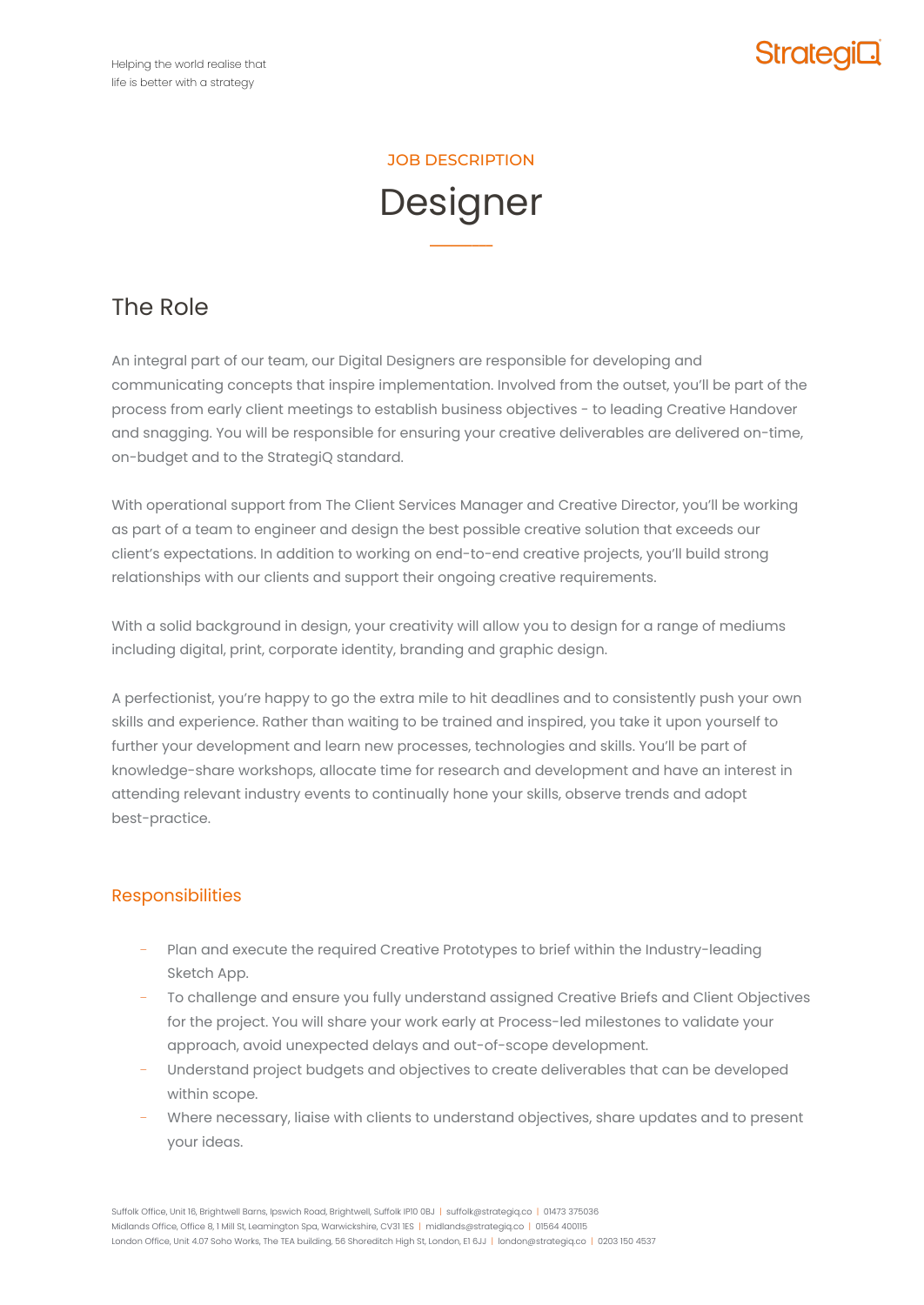

- Promptly raise any concerns against delivery deadlines, budget allocation or technical requirement with the Client Services Manager and Creative Director.
- Support fellow Designers in their endeavours to strengthen the collective efforts, knowledge and creativity of the Design Team.
- − Challenge and contribute towards the continual evolution of both our Production and Briefing process.
- To regularly and instinctively back-up your work as you go, to ensure that never more than a working day's efforts can be lost or comprised at any time.
- To escalate any concerns or issues surrounding the integrity of your work or the work of your colleagues.
- To continually advance your own knowledge and creativity through frequent research and discovery within the industry. To follow industry thought-leaders and online publications as necessary to observe trends, best practice and advance your skills.
- Support the scoping and planning of a diverse range of creative challenges.
- Take responsibility for the sourcing and licensing of Fonts, Stock Imagery and content.

#### Skills

- − Professional mastery of Adobe Creative Cloud and Sketch App
- The ability to interpret our client's business goals and creatively solve marketing objectives through the lens of identified target audiences and personas.
- − A solid understanding of typography, colour, grid and composition. Can demonstrate best practices for pixel-perfect production methods and specifications.
- − Basic experience and understanding of HTML, CSS and JavaScript
- − Have a broad range of style that can be paired and executed with different client briefs
- Independently design professional, refined website design visuals for client presentation
- − A strong eye for detail, natural creativity and consideration for UX (user experience)
- Experience with WordPress and Magento 2
- Familiarity with conversion rate optimisation principles and best practice
- The ability to prioritise workload and deliver projects on time
- Familiarity with (agency style) Agile and Waterfall approaches to project management
- − Adequate knowledge of the GDPR and how User Data and PI should be consented, collected, stored and handled as both a Data Processor and Controller.
- − An up-to-date knowledge of on-page SEO and Google best-practice

#### **Salary**

− £25,000 - £35,000 per annum